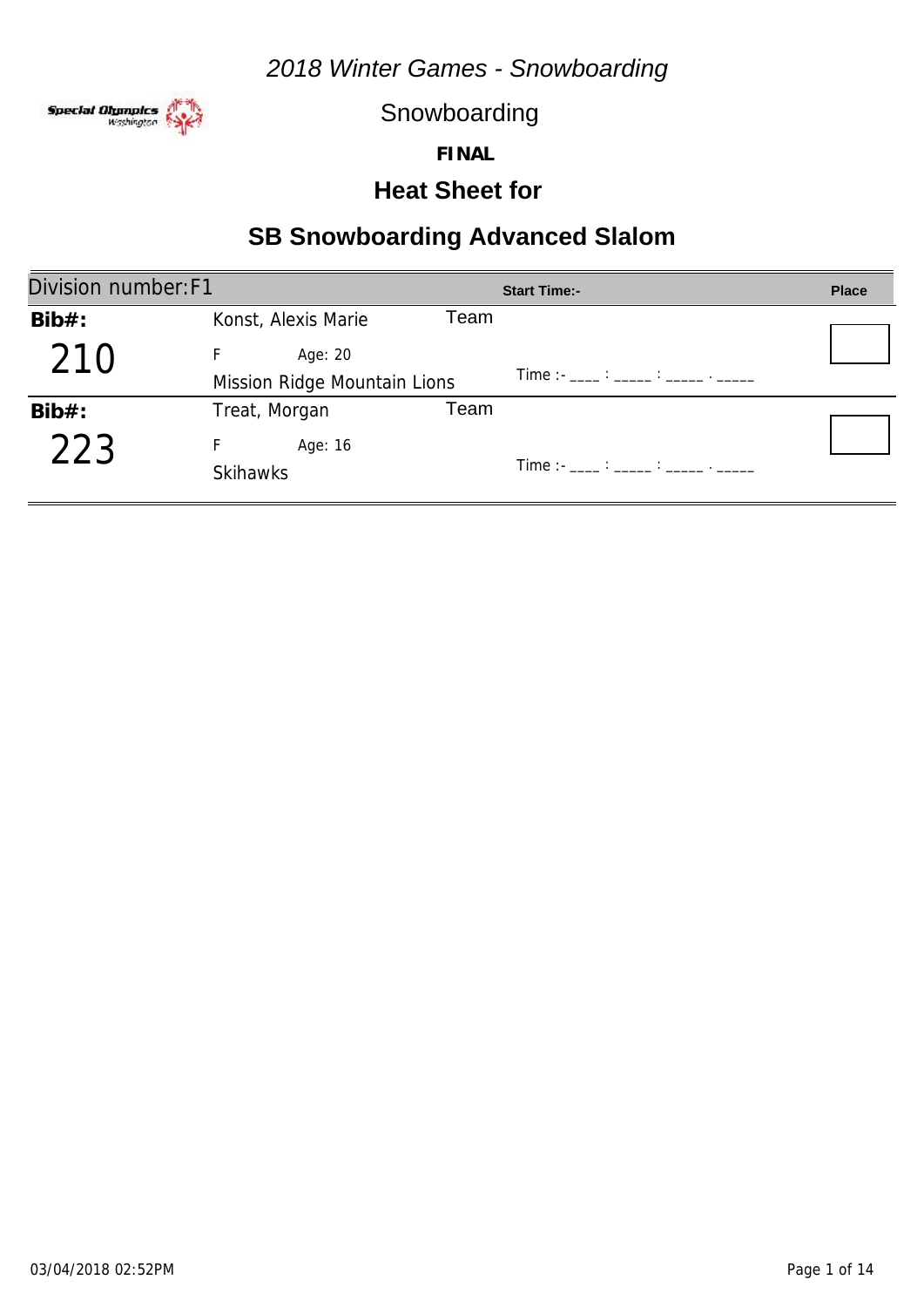

Snowboarding

**FINAL**

## **Heat Sheet for**

| Division number: M1 |                             |      | <b>Start Time:-</b>                                                                                                                                                                                                                                                                                    | <b>Place</b> |
|---------------------|-----------------------------|------|--------------------------------------------------------------------------------------------------------------------------------------------------------------------------------------------------------------------------------------------------------------------------------------------------------|--------------|
| $Bib#$ :            | Beckham, Jeremy             | Team |                                                                                                                                                                                                                                                                                                        |              |
| 232                 | M<br>Age: 21                |      |                                                                                                                                                                                                                                                                                                        |              |
|                     | Sno Phantoms - Snowboarding |      | $Time:  \frac{1}{2}$ : $\frac{1}{2}$ : $\frac{1}{2}$ : $\frac{1}{2}$ : $\frac{1}{2}$ : $\frac{1}{2}$ : $\frac{1}{2}$ : $\frac{1}{2}$ : $\frac{1}{2}$ : $\frac{1}{2}$ : $\frac{1}{2}$ : $\frac{1}{2}$ : $\frac{1}{2}$ : $\frac{1}{2}$ : $\frac{1}{2}$ : $\frac{1}{2}$ : $\frac{1}{2}$ : $\frac{1}{2}$ : |              |
| $Bib#$ :            | Torres, Bailey              | Team |                                                                                                                                                                                                                                                                                                        |              |
| 203                 | Age: 16<br>M                |      |                                                                                                                                                                                                                                                                                                        |              |
|                     | Baker 542 Ride              |      | $Time:  \frac{1}{2}$ : $\frac{1}{2}$ : $\frac{1}{2}$ : $\frac{1}{2}$ : $\frac{1}{2}$ : $\frac{1}{2}$ : $\frac{1}{2}$ : $\frac{1}{2}$ : $\frac{1}{2}$ : $\frac{1}{2}$ : $\frac{1}{2}$ : $\frac{1}{2}$ : $\frac{1}{2}$ : $\frac{1}{2}$ : $\frac{1}{2}$ : $\frac{1}{2}$ : $\frac{1}{2}$ : $\frac{1}{2}$ : |              |
| $Bib#$ :            | Gamber, Spencer             | Team |                                                                                                                                                                                                                                                                                                        |              |
| 214                 | M<br>Age: 17                |      |                                                                                                                                                                                                                                                                                                        |              |
|                     | <b>Riverside Racers</b>     |      |                                                                                                                                                                                                                                                                                                        |              |
|                     |                             |      |                                                                                                                                                                                                                                                                                                        |              |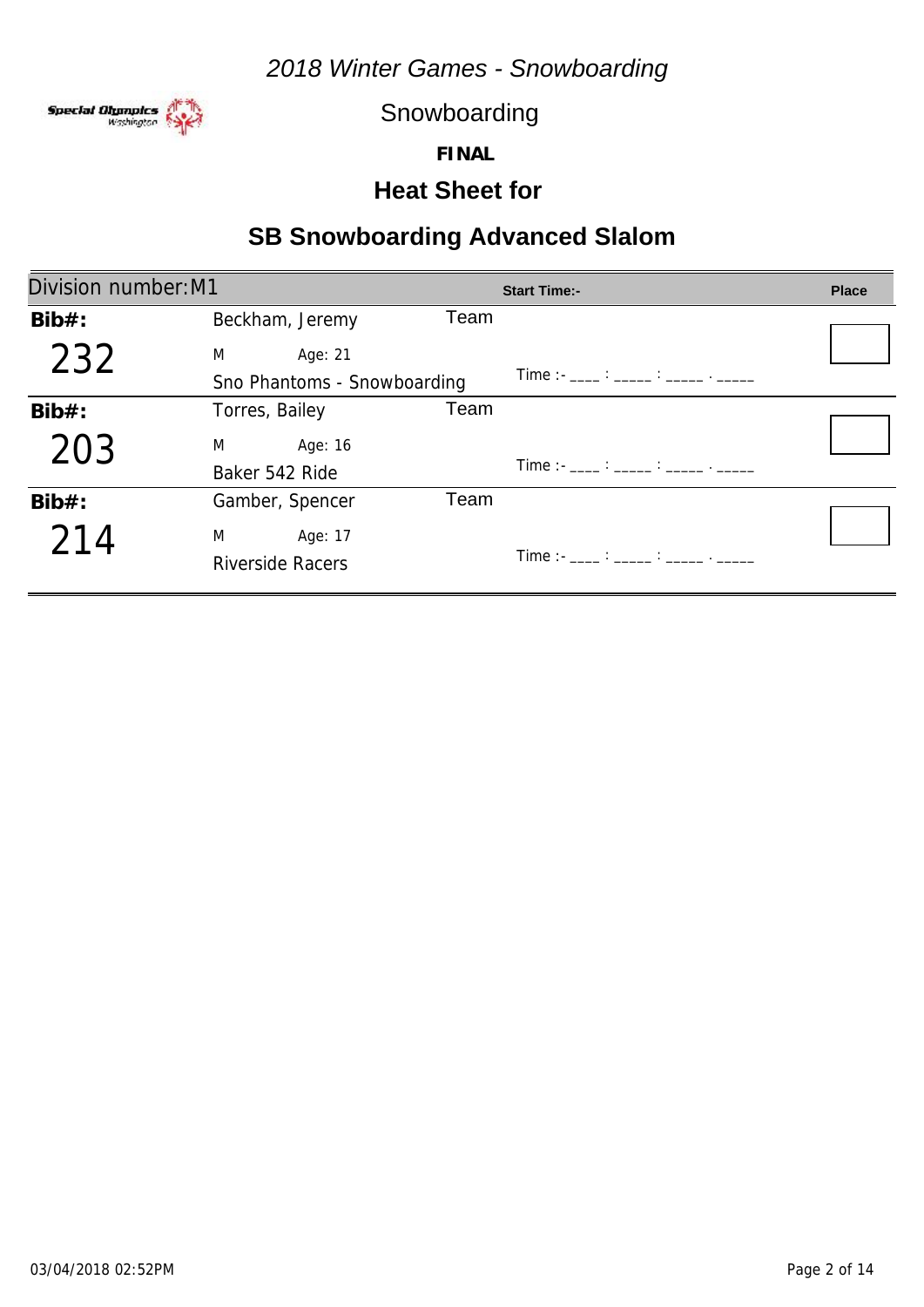

Snowboarding

**FINAL**

#### **Heat Sheet for**

| Division number: M2 |                           | <b>Start Time:-</b>                                                                                                                                                                                                                                                                                    | <b>Place</b> |
|---------------------|---------------------------|--------------------------------------------------------------------------------------------------------------------------------------------------------------------------------------------------------------------------------------------------------------------------------------------------------|--------------|
| $Bib#$ :            | Stewart, Dane             | Team                                                                                                                                                                                                                                                                                                   |              |
| 215                 | M <sub>2</sub><br>Age: 22 |                                                                                                                                                                                                                                                                                                        |              |
|                     | <b>Riverside Racers</b>   | $Time:  \frac{1}{2}$ : $\frac{1}{2}$ : $\frac{1}{2}$ : $\frac{1}{2}$ : $\frac{1}{2}$ : $\frac{1}{2}$ : $\frac{1}{2}$ : $\frac{1}{2}$ : $\frac{1}{2}$ : $\frac{1}{2}$ : $\frac{1}{2}$ : $\frac{1}{2}$ : $\frac{1}{2}$ : $\frac{1}{2}$ : $\frac{1}{2}$ : $\frac{1}{2}$ : $\frac{1}{2}$ : $\frac{1}{2}$ : |              |
| $Bib#$ :            | Daly, Craig               | Team                                                                                                                                                                                                                                                                                                   |              |
| 217                 | M <sub>2</sub><br>Age: 33 |                                                                                                                                                                                                                                                                                                        |              |
|                     | <b>Skihawks</b>           | $Time:  \frac{1}{2}$ : $\frac{1}{2}$ : $\frac{1}{2}$ : $\frac{1}{2}$ : $\frac{1}{2}$ : $\frac{1}{2}$ : $\frac{1}{2}$ : $\frac{1}{2}$ : $\frac{1}{2}$ : $\frac{1}{2}$ : $\frac{1}{2}$ : $\frac{1}{2}$ : $\frac{1}{2}$ : $\frac{1}{2}$ : $\frac{1}{2}$ : $\frac{1}{2}$ : $\frac{1}{2}$ : $\frac{1}{2}$ : |              |
| $Bib#$ :            | Lockard, Craig            | Team                                                                                                                                                                                                                                                                                                   |              |
| 205                 | M<br>Age: 30              |                                                                                                                                                                                                                                                                                                        |              |
|                     | <b>Bluewood Bombers</b>   | Time :- ____ : _____ : _____ . _____                                                                                                                                                                                                                                                                   |              |
|                     |                           |                                                                                                                                                                                                                                                                                                        |              |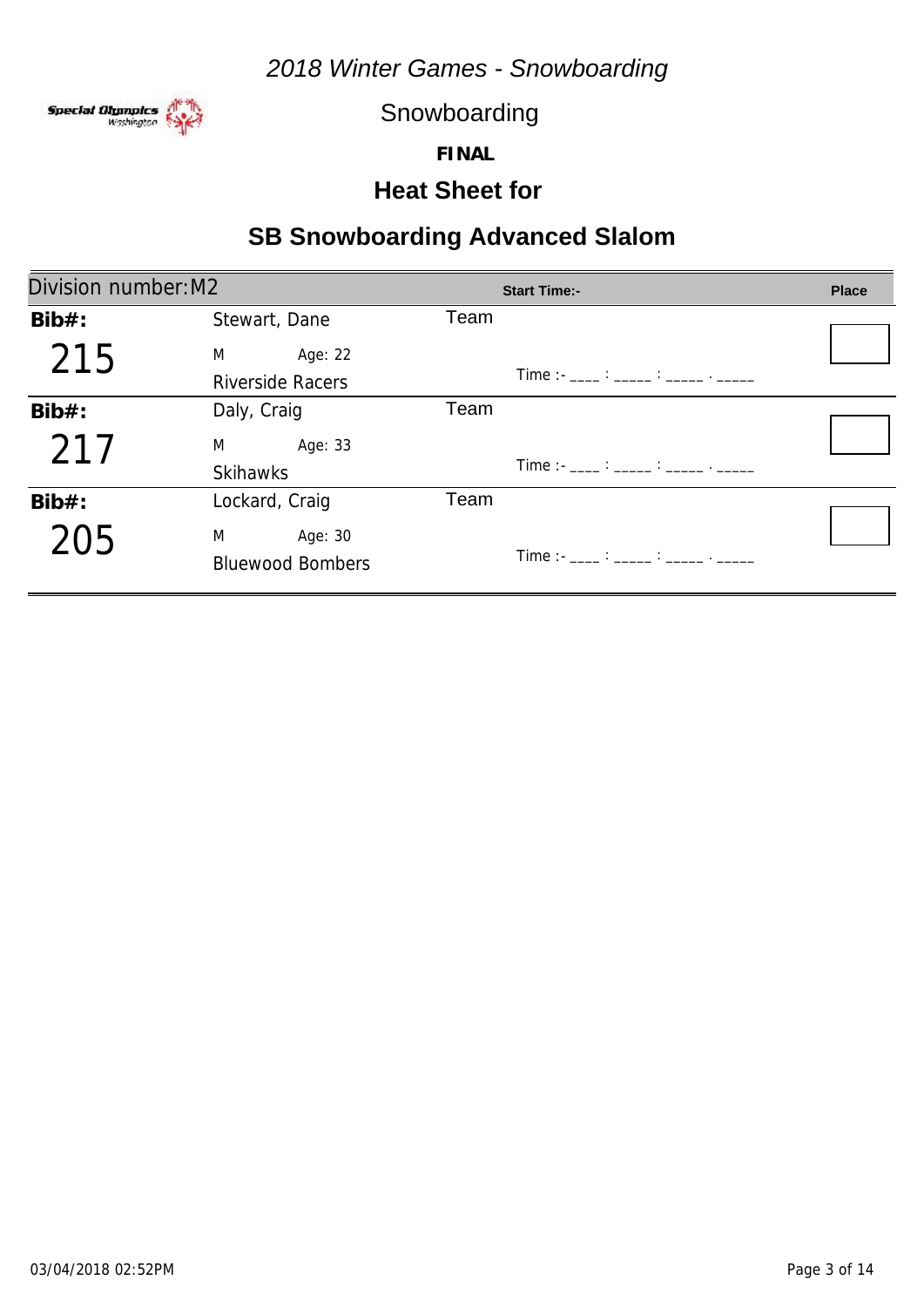

Snowboarding

**FINAL**

#### **Heat Sheet for**

| Division number: M3 |                       | <b>Start Time:-</b>                        | <b>Place</b> |
|---------------------|-----------------------|--------------------------------------------|--------------|
| $Bib#$ :            | Graves, Michael       | Team                                       |              |
| 247                 | M<br>Age: 28          |                                            |              |
|                     | Tri-Cities Ski Wolves | Time : ____ : _____ : _____ . _____        |              |
| $Bib#$ :            | Evans, Aaron          | Team                                       |              |
| 235                 | M<br>Age: 39          |                                            |              |
|                     | Spokane Powderhounds  | Time :- ___ : ____ : _____ : _____ . _____ |              |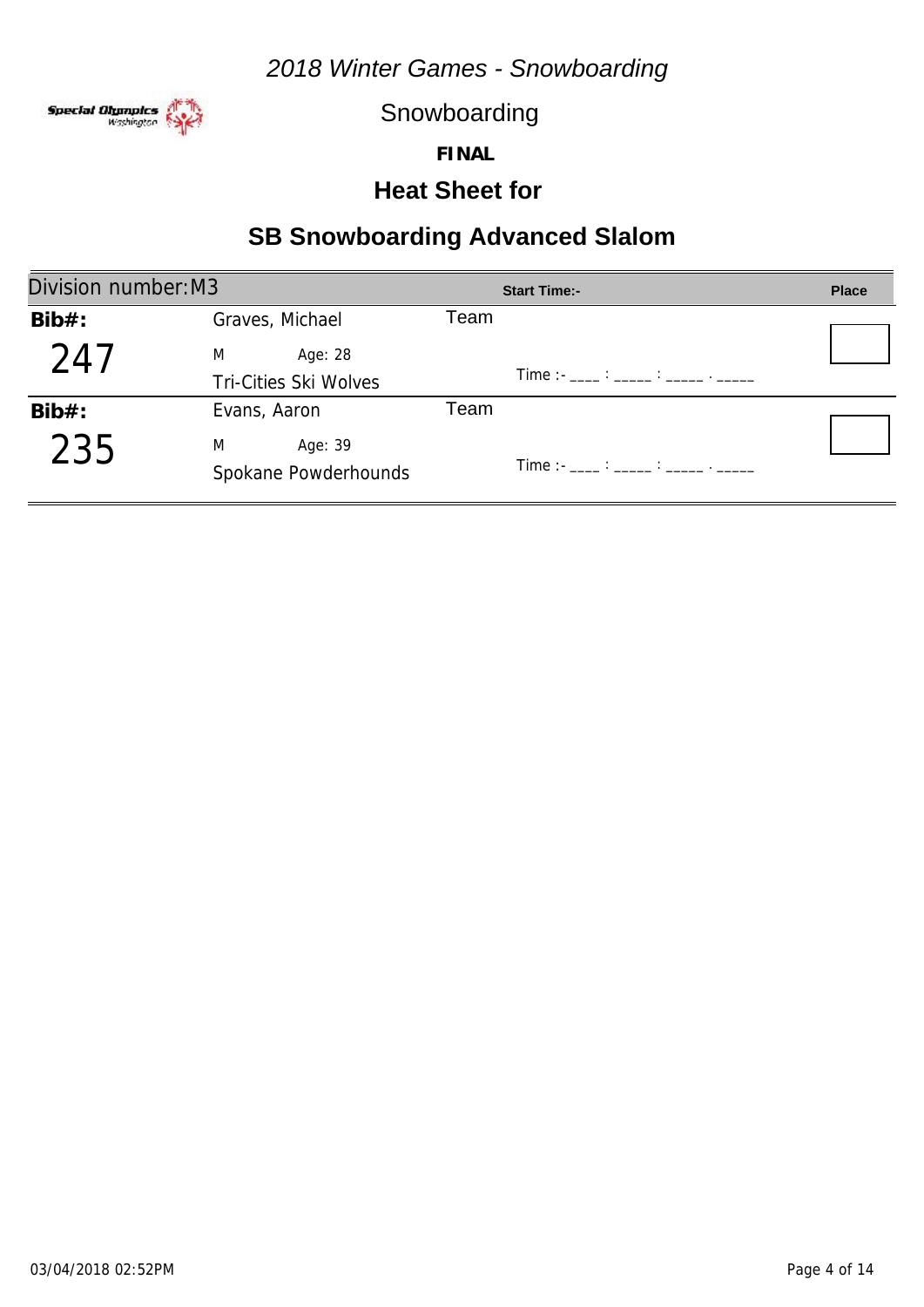

Snowboarding

**FINAL**

#### **Heat Sheet for**

| Division number: M4 |                              |      | <b>Start Time:-</b>                                                                                                                                                                                                               | <b>Place</b> |
|---------------------|------------------------------|------|-----------------------------------------------------------------------------------------------------------------------------------------------------------------------------------------------------------------------------------|--------------|
| $Bib#$ :            | Brittan, Chris               | Team |                                                                                                                                                                                                                                   |              |
| 216                 | Age: 40<br>M                 |      |                                                                                                                                                                                                                                   |              |
|                     | <b>Skihawks</b>              |      |                                                                                                                                                                                                                                   |              |
| $Bib#$ :            | Tevlin, Jason                | Team |                                                                                                                                                                                                                                   |              |
| 233                 | M<br>Age: 37                 |      |                                                                                                                                                                                                                                   |              |
|                     | Sno Phantoms - Snowboarding  |      | $Time: 11.21: 12.32: 12.32: 12.32: 12.32: 12.32: 12.32: 12.32: 12.32: 12.32: 12.32: 12.32: 12.32: 12.32: 12.32: 12.32: 12.32: 12.32: 12.32: 12.32: 12.32: 12.32: 12.32: 12.32: 12.32: 12.32: 12.32: 12.32: 12.32: 12.32: 12.32: $ |              |
| $Bib#$ :            | Roberts, Casey               | Team |                                                                                                                                                                                                                                   |              |
| 253                 | M<br>Age: 33                 |      |                                                                                                                                                                                                                                   |              |
|                     | <b>Tri-Cities Ski Wolves</b> |      |                                                                                                                                                                                                                                   |              |
|                     |                              |      |                                                                                                                                                                                                                                   |              |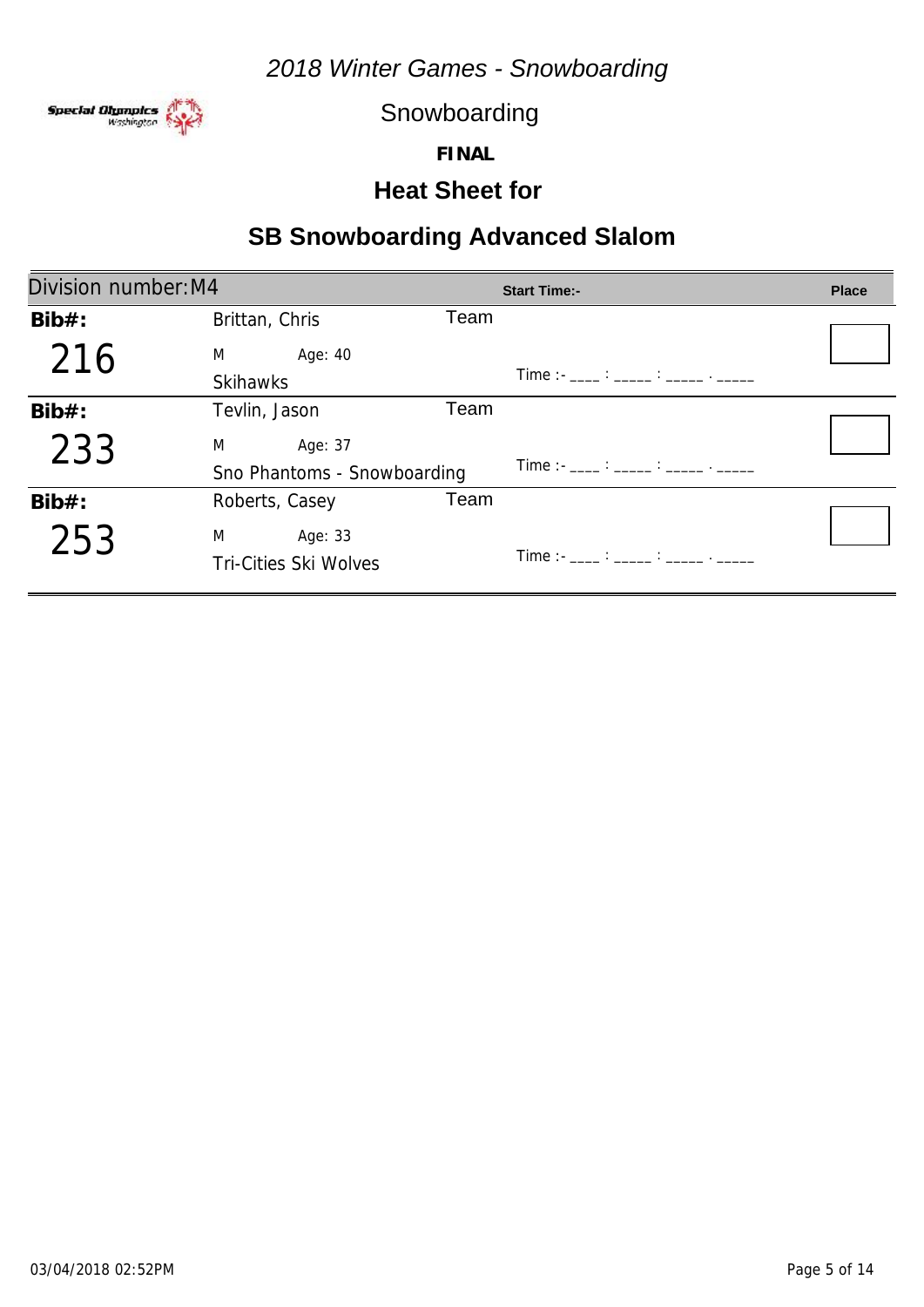

Snowboarding

**FINAL**

## **Heat Sheet for**

| Division number: F1 |                                      | <b>Start Time:-</b>                                                                                                                                                                                                                                                                                       | <b>Place</b> |
|---------------------|--------------------------------------|-----------------------------------------------------------------------------------------------------------------------------------------------------------------------------------------------------------------------------------------------------------------------------------------------------------|--------------|
| $Bib#$ :            | Hissam, Corrie                       | Team                                                                                                                                                                                                                                                                                                      |              |
| 248                 | Age: 29                              |                                                                                                                                                                                                                                                                                                           |              |
|                     | <b>Tri-Cities Ski Wolves</b>         | $Time:  \frac{1}{2}$ : $\frac{1}{2}$ : $\frac{1}{2}$ : $\frac{1}{2}$ : $\frac{1}{2}$ : $\frac{1}{2}$ : $\frac{1}{2}$ : $\frac{1}{2}$ : $\frac{1}{2}$ : $\frac{1}{2}$ : $\frac{1}{2}$ : $\frac{1}{2}$ : $\frac{1}{2}$ : $\frac{1}{2}$ : $\frac{1}{2}$ : $\frac{1}{2}$ : $\frac{1}{2}$ : $\frac{1}{2}$ :    |              |
| $Bib#$ :            | McCormick, Sarah                     | Team                                                                                                                                                                                                                                                                                                      |              |
| 206                 | F<br>Age: 41<br>Cascade Ridge Racers | $Time: -$ : $\frac{1}{1}$ : $\frac{1}{1}$ : $\frac{1}{1}$ : $\frac{1}{1}$ : $\frac{1}{1}$ : $\frac{1}{1}$ : $\frac{1}{1}$ : $\frac{1}{1}$ : $\frac{1}{1}$ : $\frac{1}{1}$ : $\frac{1}{1}$ : $\frac{1}{1}$ : $\frac{1}{1}$ : $\frac{1}{1}$ : $\frac{1}{1}$ : $\frac{1}{1}$ : $\frac{1}{1}$ : $\frac{1}{1}$ |              |
|                     |                                      |                                                                                                                                                                                                                                                                                                           |              |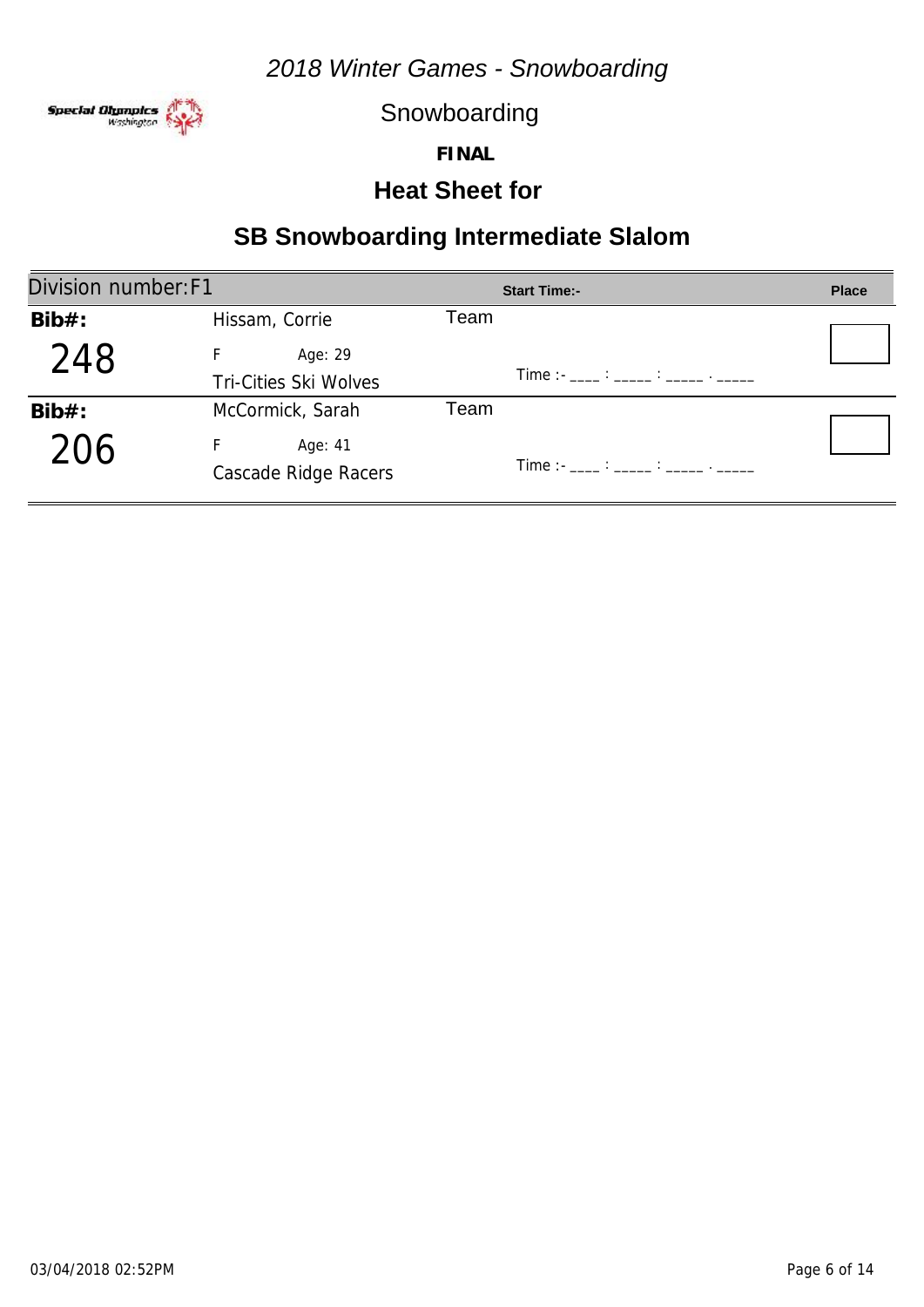

Snowboarding

**FINAL**

## **Heat Sheet for**

| Division number: M1 |                              | <b>Start Time:-</b>                                                                                                                                                                                                                                                                                       | <b>Place</b> |
|---------------------|------------------------------|-----------------------------------------------------------------------------------------------------------------------------------------------------------------------------------------------------------------------------------------------------------------------------------------------------------|--------------|
| $Bib#$ :            | English, Sylas               | Team                                                                                                                                                                                                                                                                                                      |              |
| 245                 | M<br>Age: 16                 |                                                                                                                                                                                                                                                                                                           |              |
|                     | Tri-Cities Ski Wolves        | $Time: -$ : $\frac{1}{100}$ : $\frac{1}{100}$ : $\frac{1}{100}$ : $\frac{1}{100}$ : $\frac{1}{100}$ : $\frac{1}{100}$                                                                                                                                                                                     |              |
| $Bib#$ :            | Filkowski, Alex              | Team                                                                                                                                                                                                                                                                                                      |              |
| 246                 | M<br>Age: 14                 |                                                                                                                                                                                                                                                                                                           |              |
|                     | <b>Tri-Cities Ski Wolves</b> | $Time: -$ : $\frac{1}{1}$ : $\frac{1}{1}$ : $\frac{1}{1}$ : $\frac{1}{1}$ : $\frac{1}{1}$ : $\frac{1}{1}$ : $\frac{1}{1}$ : $\frac{1}{1}$ : $\frac{1}{1}$ : $\frac{1}{1}$ : $\frac{1}{1}$ : $\frac{1}{1}$ : $\frac{1}{1}$ : $\frac{1}{1}$ : $\frac{1}{1}$ : $\frac{1}{1}$ : $\frac{1}{1}$ : $\frac{1}{1}$ |              |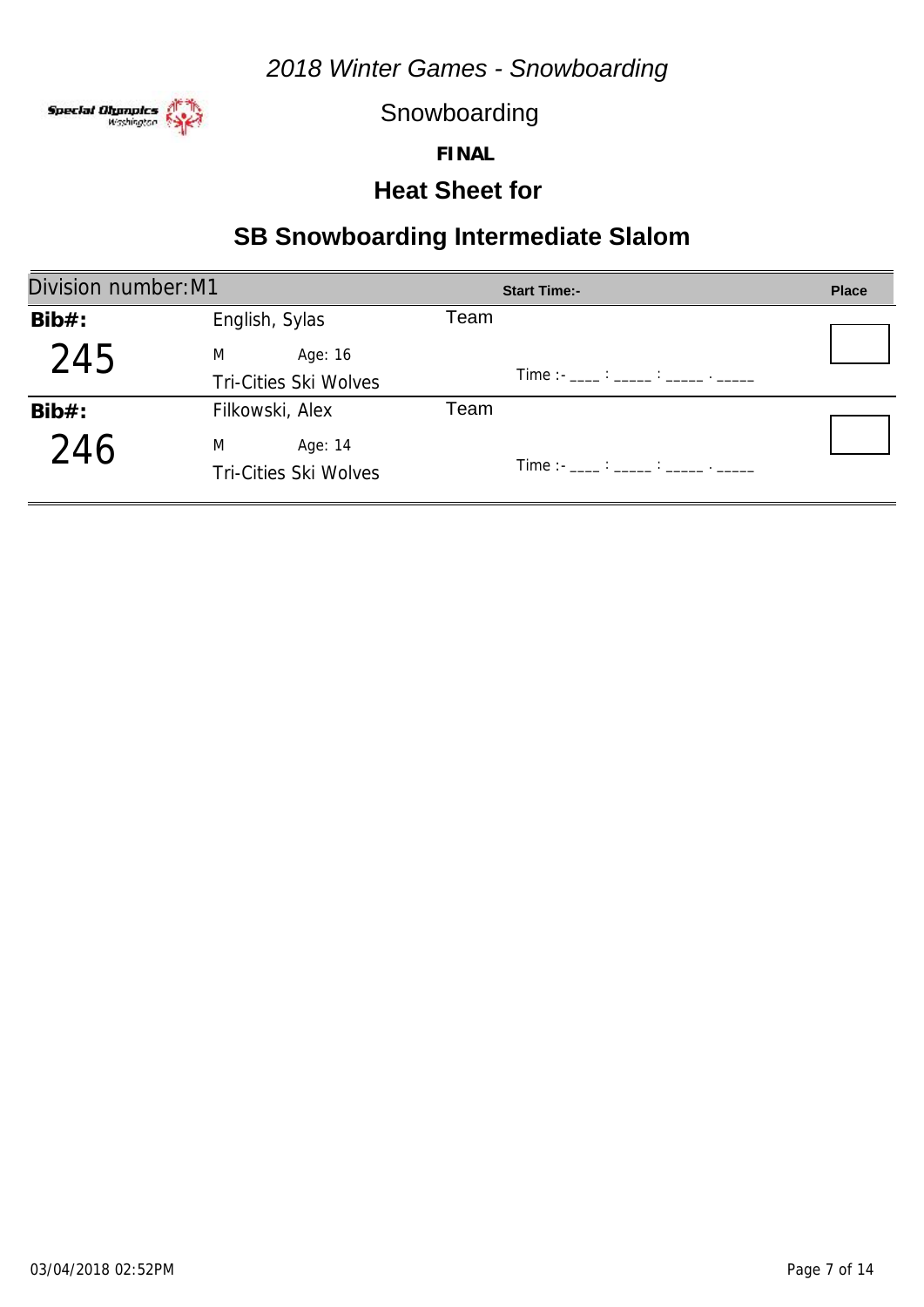

Snowboarding

**FINAL**

#### **Heat Sheet for**

| Division number: M2 |                                                                                                                                                                                                                                                                              |      | <b>Start Time:-</b>                                                                                                                                                                                                                                                                                    | <b>Place</b> |
|---------------------|------------------------------------------------------------------------------------------------------------------------------------------------------------------------------------------------------------------------------------------------------------------------------|------|--------------------------------------------------------------------------------------------------------------------------------------------------------------------------------------------------------------------------------------------------------------------------------------------------------|--------------|
| $Bib#$ :            | Oliveros Jr., Melquirades Melleam                                                                                                                                                                                                                                            |      |                                                                                                                                                                                                                                                                                                        |              |
| 251                 | Age: 25<br>M <sub>2</sub> and the state of the state of the state of the state of the state of the state of the state of the state of the state of the state of the state of the state of the state of the state of the state of the state of the s<br>Tri-Cities Ski Wolves |      | $Time:  \frac{1}{2}$ : $\frac{1}{2}$ : $\frac{1}{2}$ : $\frac{1}{2}$ : $\frac{1}{2}$ : $\frac{1}{2}$ : $\frac{1}{2}$ : $\frac{1}{2}$ : $\frac{1}{2}$ : $\frac{1}{2}$ : $\frac{1}{2}$ : $\frac{1}{2}$ : $\frac{1}{2}$ : $\frac{1}{2}$ : $\frac{1}{2}$ : $\frac{1}{2}$ : $\frac{1}{2}$ : $\frac{1}{2}$ : |              |
| $Bib#$ :            | Andersen, Eric M.                                                                                                                                                                                                                                                            | Team |                                                                                                                                                                                                                                                                                                        |              |
| 234                 | Age: 30<br>M<br>Spokane Powderhounds                                                                                                                                                                                                                                         |      | Time :- ____ : _____ : _____ . _____                                                                                                                                                                                                                                                                   |              |
| $Bib#$ :            | Bruun, David                                                                                                                                                                                                                                                                 | Team |                                                                                                                                                                                                                                                                                                        |              |
| 202                 | Age: 36<br>M <sub>ar</sub><br>Baker 542 Ride                                                                                                                                                                                                                                 |      | $Time: 11.21: 12.31: 12.31: 12.31: 12.31: 12.31: 12.31: 12.31: 12.31: 12.31: 12.31: 12.31: 12.31: 12.31: 12.31: 12.31: 12.31: 12.31: 12.31: 12.31: 12.31: 12.31: 12.31: 12.31: 12.31: 12.31: 12.31: 12.31: 12.31: 12.31: 12.31: $                                                                      |              |
| $Bib#$ :            | Ripley, Kameron                                                                                                                                                                                                                                                              | Team |                                                                                                                                                                                                                                                                                                        |              |
| 239                 | M <sub>2</sub> and the state of the state of the state of the state of the state of the state of the state of the state of the state of the state of the state of the state of the state of the state of the state of the state of the s<br>Age: 18<br>Spokane Powderhounds  |      | Time : - ____ : _____ : _____ . _____                                                                                                                                                                                                                                                                  |              |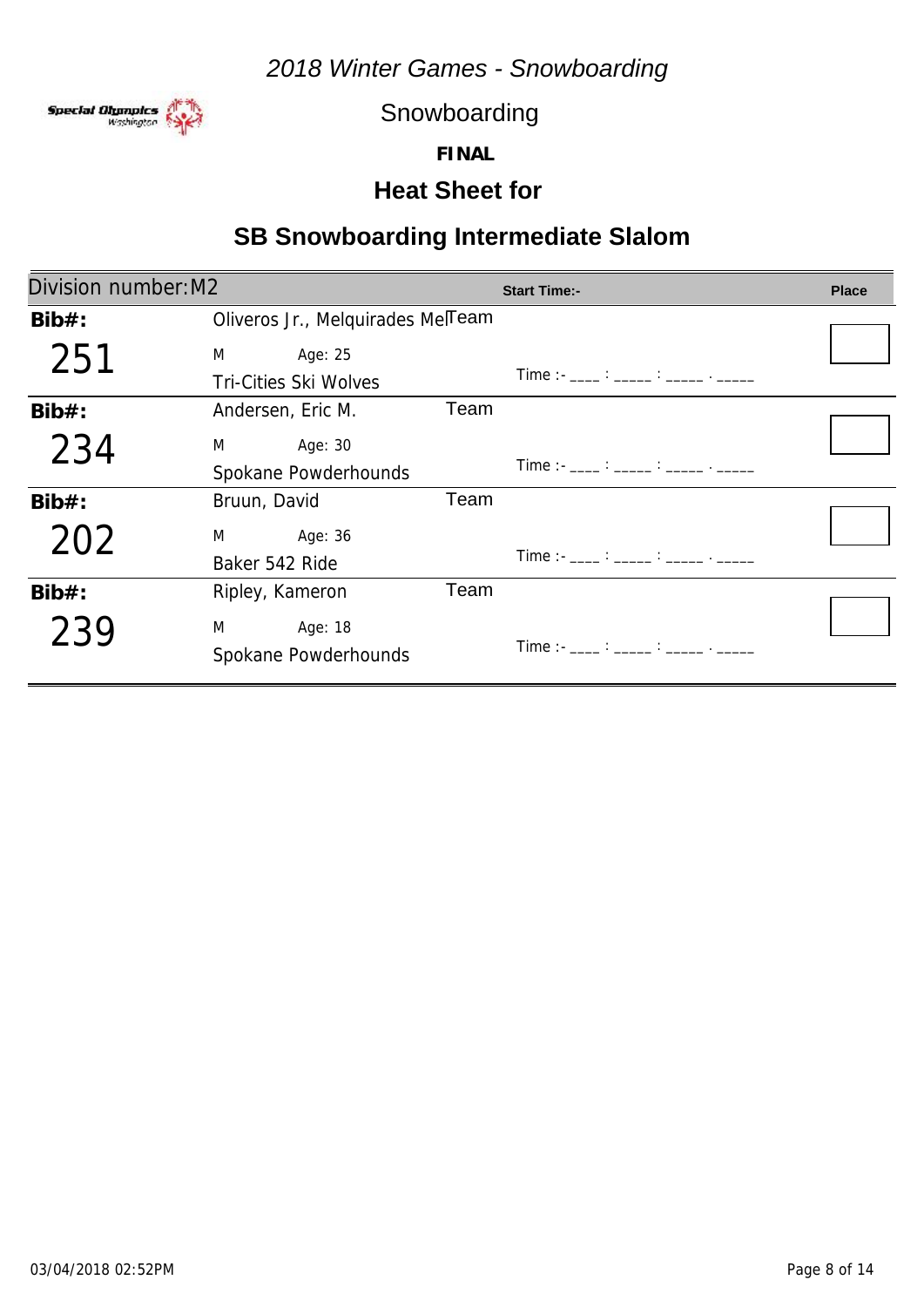

Snowboarding

**FINAL**

## **Heat Sheet for**

| Division number: M3 |                      | <b>Start Time:-</b>                           | <b>Place</b> |
|---------------------|----------------------|-----------------------------------------------|--------------|
| $Bib#$ :            | Patterson, Drew      | Team                                          |              |
| 219                 | M<br>Age: 25         |                                               |              |
|                     | <b>Skihawks</b>      | Time : - ____ : _____ : _____ . _____         |              |
| $Bib#$ :            | Oreshkin, Paul       | Team                                          |              |
| 701                 | M<br>Age: 35         |                                               |              |
|                     | Cascade Ridge Racers | Time :- ____ : _____ : _____ : ______ . _____ |              |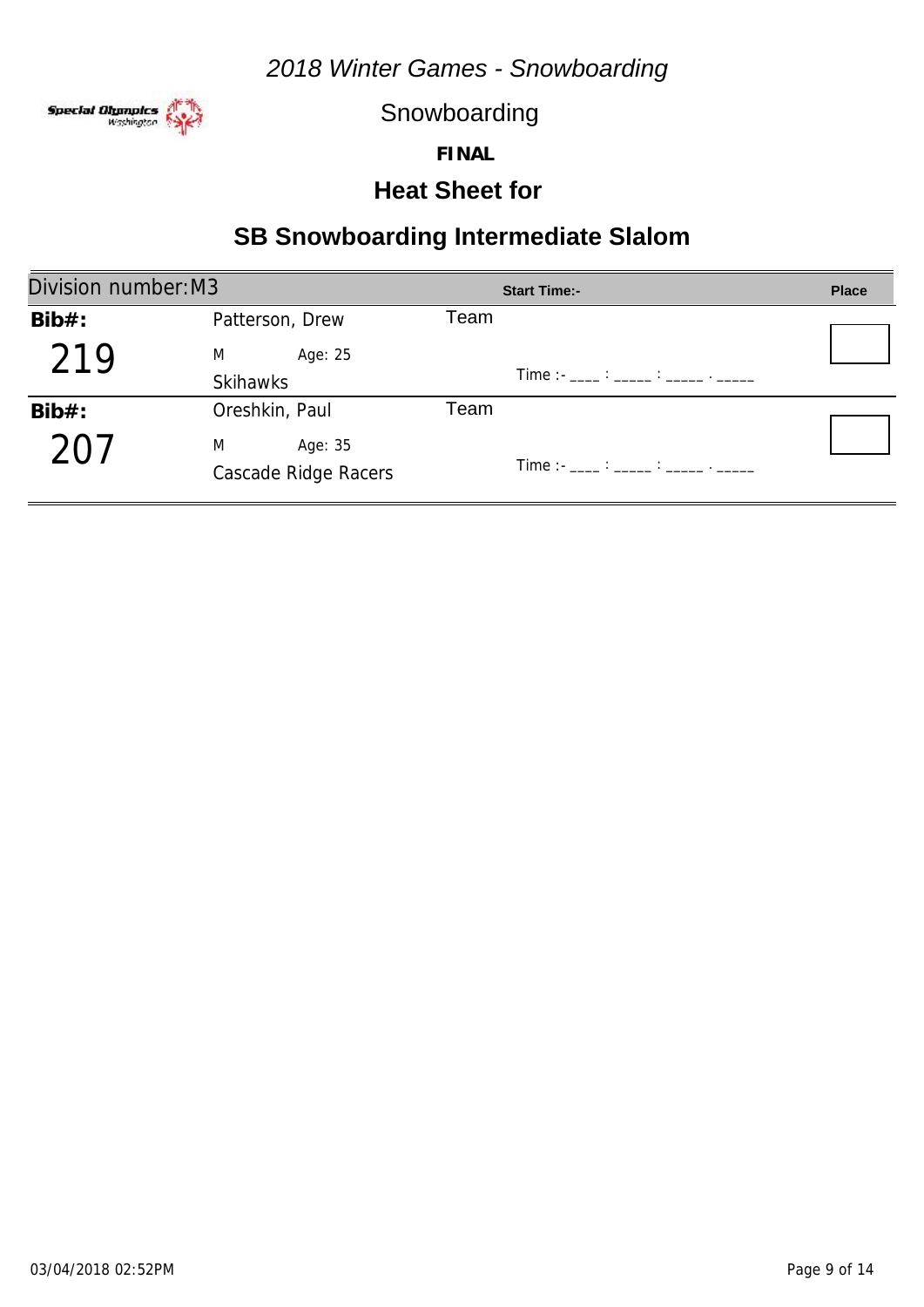

Snowboarding

**FINAL**

## **Heat Sheet for**

| Division number: M4 |                              | <b>Start Time:-</b>                                                                                                                                                                                                                                                                                    | <b>Place</b> |
|---------------------|------------------------------|--------------------------------------------------------------------------------------------------------------------------------------------------------------------------------------------------------------------------------------------------------------------------------------------------------|--------------|
| $Bib#$ :            | Miller, Clayton              | Team                                                                                                                                                                                                                                                                                                   |              |
| 250                 | Age: 34<br>M                 |                                                                                                                                                                                                                                                                                                        |              |
|                     | <b>Tri-Cities Ski Wolves</b> | Time :- ____ : _____ : _____ . _____                                                                                                                                                                                                                                                                   |              |
| $Bib#$ :            | Todd, Justin                 | Team                                                                                                                                                                                                                                                                                                   |              |
| 222                 | M <sub>2</sub><br>Age: 33    |                                                                                                                                                                                                                                                                                                        |              |
|                     | <b>Skihawks</b>              | $Time:  \frac{1}{2}$ : $\frac{1}{2}$ : $\frac{1}{2}$ : $\frac{1}{2}$ : $\frac{1}{2}$ : $\frac{1}{2}$ : $\frac{1}{2}$ : $\frac{1}{2}$ : $\frac{1}{2}$ : $\frac{1}{2}$ : $\frac{1}{2}$ : $\frac{1}{2}$ : $\frac{1}{2}$ : $\frac{1}{2}$ : $\frac{1}{2}$ : $\frac{1}{2}$ : $\frac{1}{2}$ : $\frac{1}{2}$ : |              |
| $Bib#$ :            | Herrera, Noah                | Team                                                                                                                                                                                                                                                                                                   |              |
| 218                 | M<br>Age: 27                 |                                                                                                                                                                                                                                                                                                        |              |
|                     | <b>Skihawks</b>              | Time :- ____ : _____ : _____ . _____                                                                                                                                                                                                                                                                   |              |
|                     |                              |                                                                                                                                                                                                                                                                                                        |              |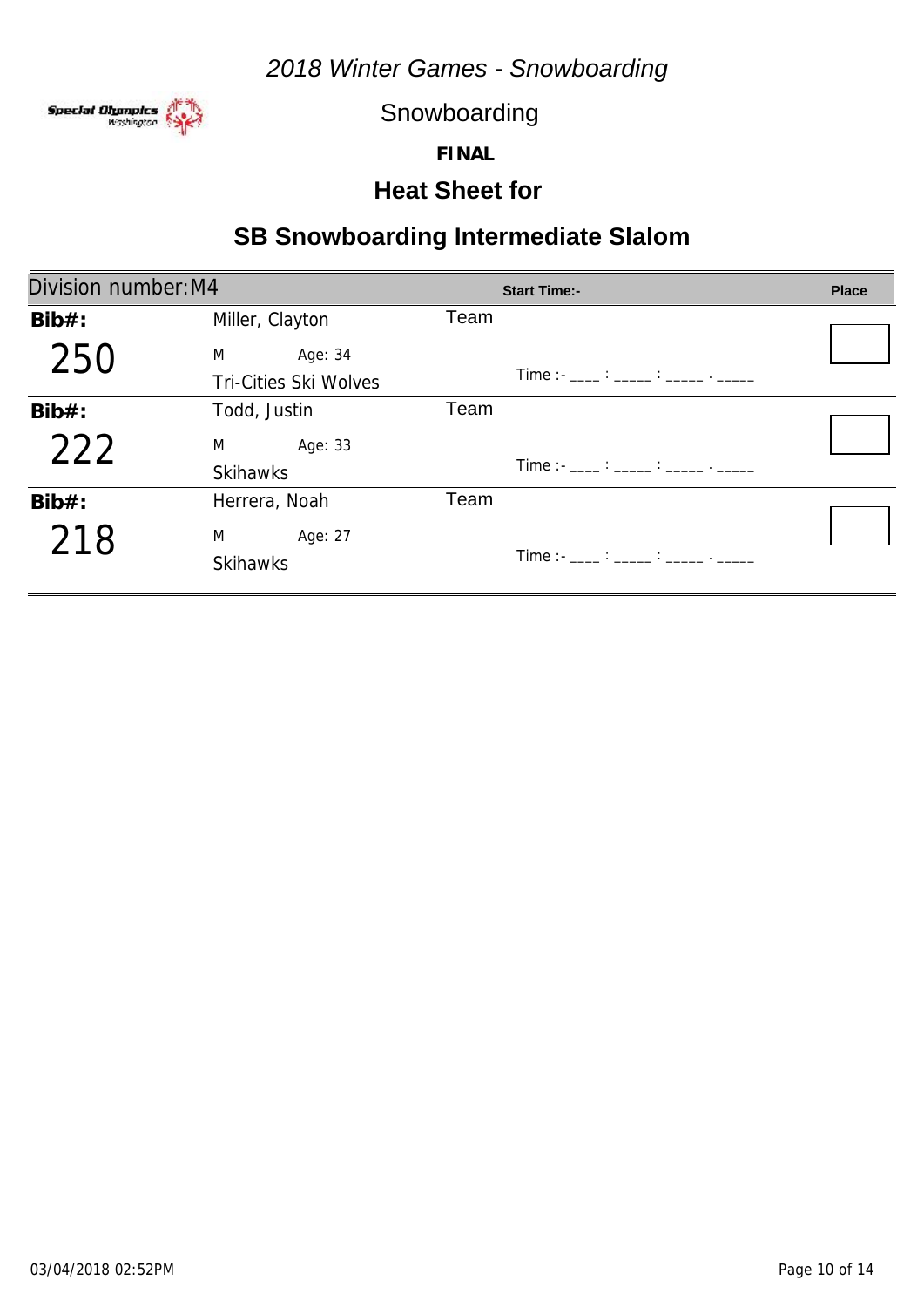

Snowboarding

**FINAL**

## **Heat Sheet for**

## **SB Snowboarding Intermediate Unified Slalom**

| Division number: M1 |                       | <b>Start Time:-</b>                                            | <b>Place</b> |
|---------------------|-----------------------|----------------------------------------------------------------|--------------|
| $Bib#$ :            | Kual, Nyiang          | Team Spokane Powderhounds 8                                    |              |
| 242                 | M<br>Age: 20          |                                                                |              |
|                     | Spokane Powderhounds  | Time :- ____ : _____ : _____ . _____                           |              |
| $Bib#$ :            | Drumm, Thomas Aaron   | Team Spokane Powderhounds 10                                   |              |
| 241                 | M Age: 17             |                                                                |              |
|                     | Spokane Powderhounds  | $Time:  \frac{?}{?}$ $\frac{?}{?}$ $\frac{?}{?}$ $\frac{?}{?}$ |              |
| $Bib#$ :            | Tevlin, Ryan          | Team Spokane Powderhounds 10                                   |              |
| 240                 | M<br>Age: 19          |                                                                |              |
|                     | Spokane Powderhounds  | Time :- ____ : _____ : _____ . _____                           |              |
| $Bib#$ :            | Pilgrim, Lorne P.     | Team Spokane Powderhounds 9                                    |              |
| 238                 | $M \sim 1$<br>Age: 26 |                                                                |              |
|                     | Spokane Powderhounds  | Time :- ____ : _____ : _____ : ______ . _____                  |              |
| $Bib#$ :            | Hyvonen, James        | Team Spokane Powderhounds 8                                    |              |
| 237                 | M<br>Age: 42          |                                                                |              |
|                     | Spokane Powderhounds  | Time :- ____ : _____ : _____ : ______ . ______                 |              |
| $Bib#$ :            | Maszak, Alex          | Team Spokane Powderhounds 9                                    |              |
| 243                 | M Age: 23             |                                                                |              |
|                     | Spokane Powderhounds  | Time :- ____ : _____ : _____ . _____                           |              |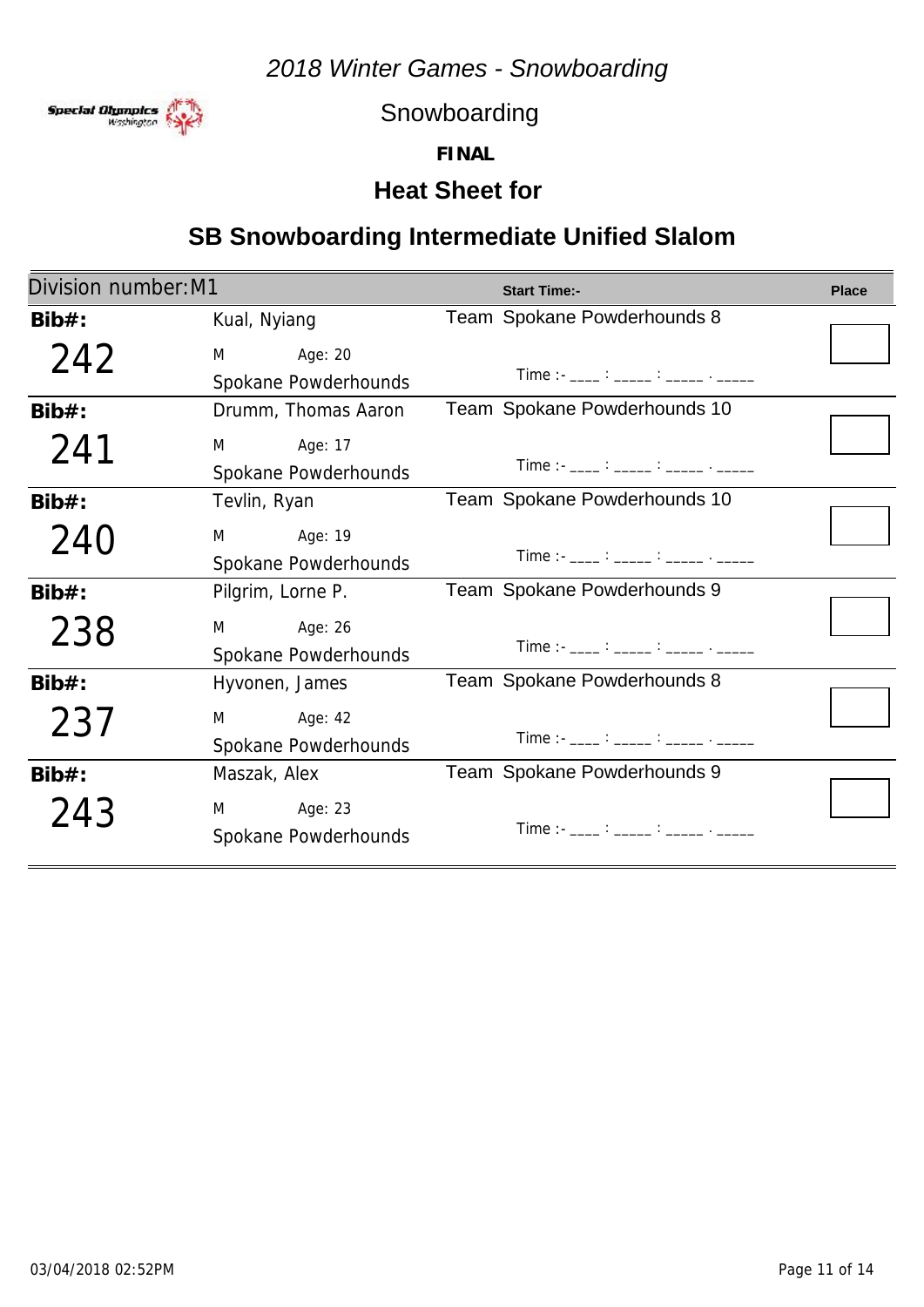

Snowboarding

**FINAL**

#### **Heat Sheet for**

## **SB Snowboarding Novice Slalom**

| Division number: F1 |                              | <b>Start Time:-</b> | <b>Place</b> |
|---------------------|------------------------------|---------------------|--------------|
| $Bib#$ :            | Simmons, Kimberly (Kim)      | Team                |              |
| 221                 | Age: 33                      |                     |              |
|                     | <b>Skihawks</b>              |                     |              |
| $Bib#$ :            | Jolliffe, Hannah             | Team                |              |
| 249                 | Age: 18                      |                     |              |
|                     | <b>Tri-Cities Ski Wolves</b> |                     |              |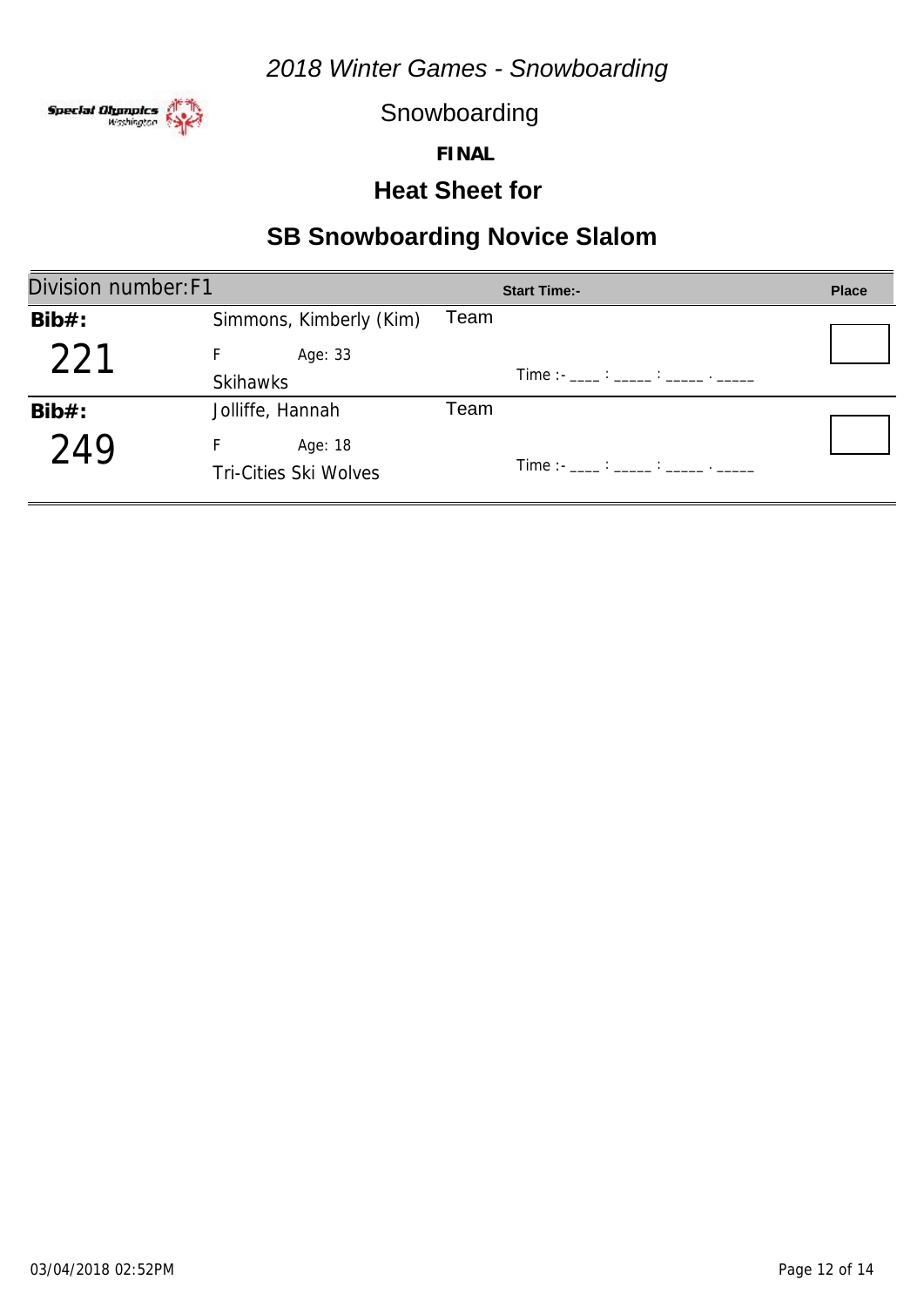

Snowboarding

**FINAL**

#### **Heat Sheet for**

# **SB Snowboarding Novice Slalom**

| Division number: M1 |                              |      | <b>Start Time:-</b>                                                                                                                                                                                                                                                                                    | <b>Place</b> |
|---------------------|------------------------------|------|--------------------------------------------------------------------------------------------------------------------------------------------------------------------------------------------------------------------------------------------------------------------------------------------------------|--------------|
| $Bib#$ :            | Davidson, Jordan             | Team |                                                                                                                                                                                                                                                                                                        |              |
| 208                 | M<br>Age: 9                  |      |                                                                                                                                                                                                                                                                                                        |              |
|                     | Mission Ridge Mountain Lions |      | Time :- ____ : _____ : _____ . _____                                                                                                                                                                                                                                                                   |              |
| $Bib#$ :            | Garrison, Stevie             | Team |                                                                                                                                                                                                                                                                                                        |              |
| 209                 | M<br>Age: 13                 |      |                                                                                                                                                                                                                                                                                                        |              |
|                     | Mission Ridge Mountain Lions |      | Time :- ____ : _____ : _____ . _____                                                                                                                                                                                                                                                                   |              |
| $Bib#$ :            | Holley, Josiah Joey          | Team |                                                                                                                                                                                                                                                                                                        |              |
| 236                 | M<br>Age: 14                 |      |                                                                                                                                                                                                                                                                                                        |              |
|                     | Spokane Powderhounds         |      | $Time:  \frac{1}{2}$ : $\frac{1}{2}$ : $\frac{1}{2}$ : $\frac{1}{2}$ : $\frac{1}{2}$ : $\frac{1}{2}$ : $\frac{1}{2}$ : $\frac{1}{2}$ : $\frac{1}{2}$ : $\frac{1}{2}$ : $\frac{1}{2}$ : $\frac{1}{2}$ : $\frac{1}{2}$ : $\frac{1}{2}$ : $\frac{1}{2}$ : $\frac{1}{2}$ : $\frac{1}{2}$ : $\frac{1}{2}$ : |              |
| $Bib#$ :            | Power, Tynan                 | Team |                                                                                                                                                                                                                                                                                                        |              |
| 220                 | M <sub>arri</sub><br>Age: 35 |      |                                                                                                                                                                                                                                                                                                        |              |
|                     | <b>Skihawks</b>              |      | Time :- ____ : _____ : _____ . _____                                                                                                                                                                                                                                                                   |              |